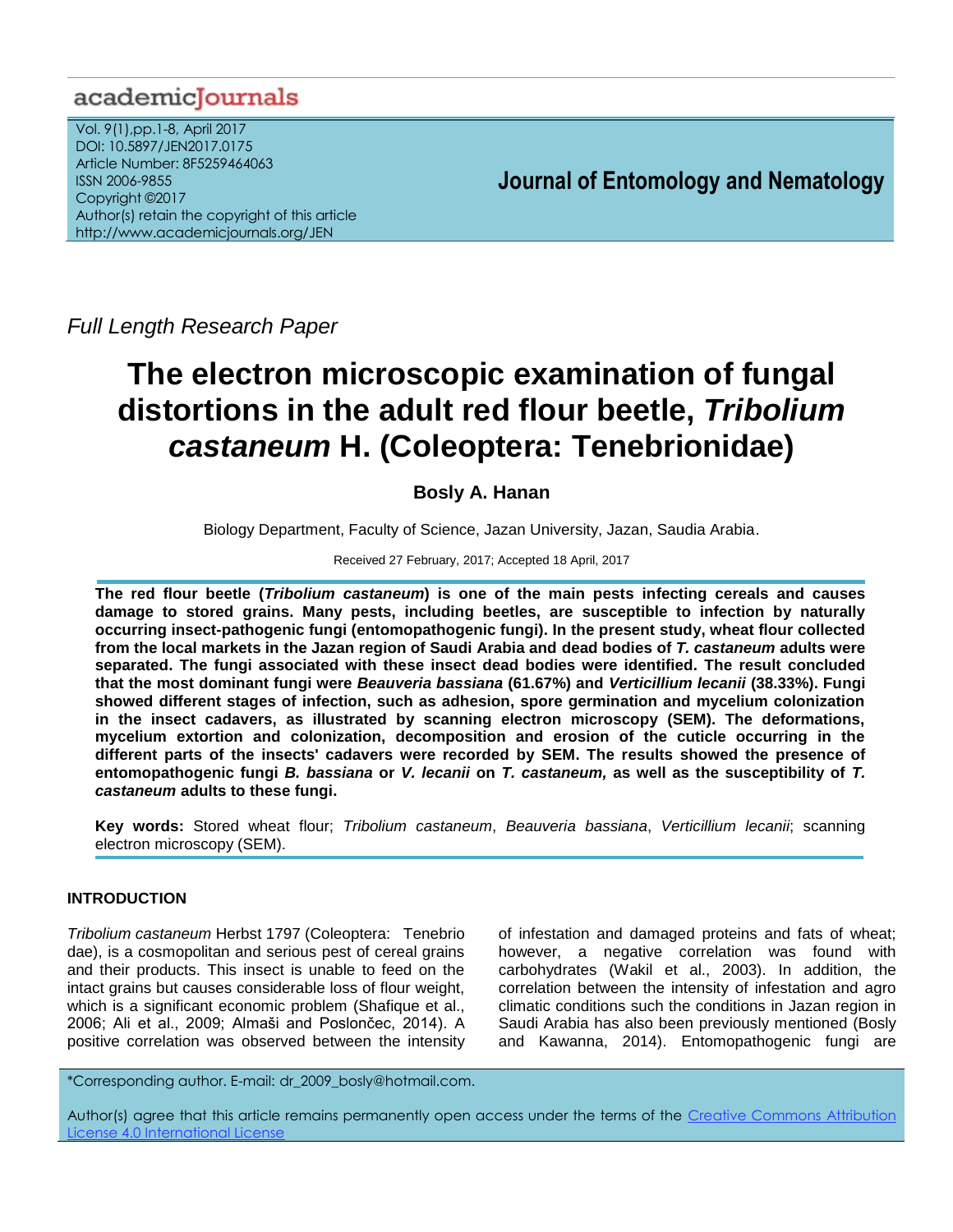| Replicate      | B. bassiana infected T. castaneum/R | % B. bassiana | V. lecanii infected T. castaneum/R | % V. lecanii |
|----------------|-------------------------------------|---------------|------------------------------------|--------------|
| R1             | 20/30                               | 66.67         | 10/30                              | 33.33        |
| R <sub>2</sub> | 17/30                               | 56.67         | 13/30                              | 43.33        |
| R <sub>3</sub> | 18/30                               | 60.00         | 12/30                              | 40.00        |
| R4             | 19/30                               | 63.33         | 11/30                              | 36.67        |
| Total          | 74/120                              | 61.67         | 46/120                             | 38.33        |

 **Table 1.** Frequency of fungal infection in *Tribolium Castaneum* dead bodies.

The data represent the number and percentage of insects' dead bodies in each replicate (R) (n=30) evidenced fungal growth by either *B. bassiana* or *V. lecanii*.

considered to be important mortality factors for insects and were identified based on the fungal growth observed on insect cadavers. They have also been proposed as biological control agents of insects (Vega et al., 2009; Wakil et al., 2014; Lacey et al., 2015). The fungal growth depends on the climatic conditions that favor insect infestation (Rezazadeh et al., 2013). A study in Babylon province on wheat flour samples revealed the presence of *Aspergillus, Penicillium, Fusarium, Cladosporium, Alternaria, Mucor, Rhizoctonia, Trichoderma, Rhizopus, Nigrospora, Bipolaris, Macrophomina,* in the decreasing order of frequency. The study revealed a positive correlation between moisture content and molds (Al-Defiery and Merjan, 2015). A previous study on wheat flour samples from Jazan region market found live adult, larvae, cast skin of *T. castaneum* and isolated four Aspergillus species from the stored wheat flour and from the different live insect stages; the isolated species prevalence being *A. flavus, A. niveus, A. terreus* and *A. niger* (Bosly and Kawanna, 2014). Also, (Wakil et al., 2014) isolated from the *T. castaneum* cadavers were *Aspergillus* sp., *Fusarium* sp., *Alternaria* sp., *Rhizopus* sp., *Penicillum* sp. and *Mucor* sp. Few studies have investigated the modes of infection and the histopathology of fungi in selected insects of economic importance (Toledo et al., 2010; Wakil et al., 2014). Scanning electron microscopy (SEM) can provide information about the insect's surface topography. Therefore, the external development of the visualized fungi associated with their insect hosts. The present study was aimed to investigate the surface topography of the *T. castaneum* dead bodies and their fungi adherence and germination, which were isolated from the wheat flour samples collected from Jazan region markets, with the help of scanning electron microscopy (SEM) technique.

#### **MATERIALS AND METHODS**

#### **Collection of** *T. castaneum*

The dead adults of the *T. castaneum* were isolated and identified as

described in a previous study (Bosly and Kawanna, 2014) from stored flour collected from Jazan markets by using a fine silk sieve and cleaned with the help of camel hairbrush to remove the flour. The insects' dead bodies (120 insect adults) were inspected by the binuclear for deformation, decomposition and / or fungal growths. The individuals who exhibited deformation, abnormal decomposition and/or superficial fungal growths were used in our study for fungal identification and SEM examination.

#### **Identification of fungal growth**

The most abundant fungi that showed fungal growths were collected dead adult insects *T. castaneum* and identified according to the method previously described (Bosly and Kawanna, 2014).

#### **Scanning electron microscopy (SEM)**

Ten insect samples exhibiting different degrees of deformation and obvious surface fungal growth were chosen. The candidate insects were fixed by immersion in 4% glutaraldehyde (GA) with a 0.2 M pH 7.2 sodium-cacodylate (CAC) buffer for 6 h. Specimens were then fixed in 1% osmium tetroxide (OsO4) in a 0.1 M pH 7.2 sodiumcacodylate (Na(CH<sub>3</sub>)2As0<sub>2</sub>\*3H<sub>2</sub>0) buffer for one hour. Fixation and dehydration were performed in plastic Eppendorf tubes. After fixation, specimens were dehydrated in 30, 50, 70, 90 and 100% acetone series. The insects were finally washed three times in a 100% acetone solution. The critical point drying using  $CO<sub>2</sub>$  followed and the last stage of preparation was the gold-palladium coating for 120 s (Güerri‐Agulló et al., 2010). The examination and photography were performed through a Joel Scanning Electron Microscope (JSM-T 330 A) equipped with image recording and processing system (Sem Afore).

#### **RESULTS AND DISCUSSION**

Results showed the percentage of spreading of the fungi over the *Tribolium castaneum* cadaver surface was 61.67% with *B. bassiana* and 38.33% with *V. lecanii* (Table 1). Micrographs of SEM (Figures 1 and 2) revealed spreading of the fungi over the cadaver surface in a manner of adherence of the fungal conidia to the insect cuticle followed by germination and penetration through the cuticle. Entomopathogenic fungi, like most fungal pathogens of plants and vertebrates, infect insects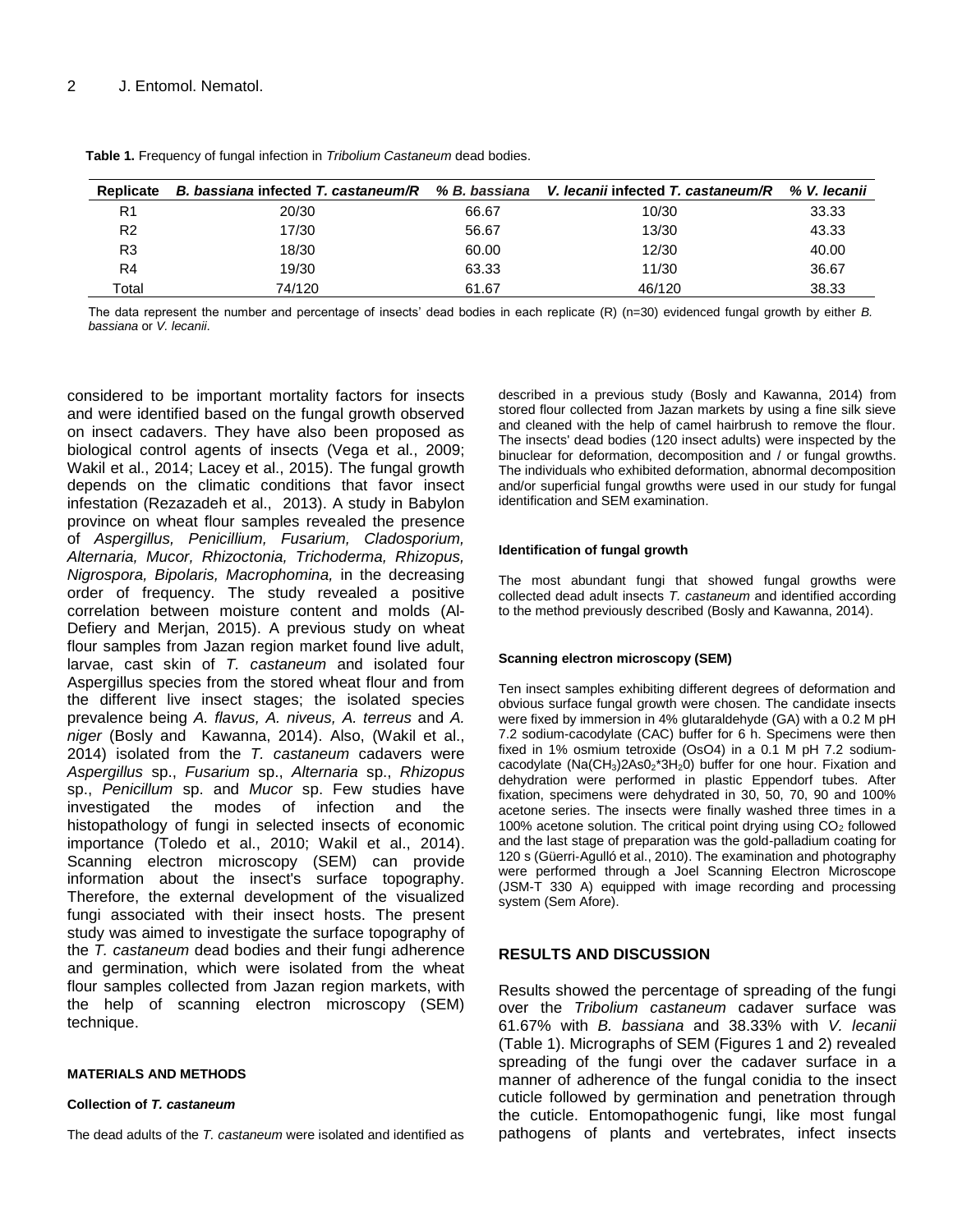

**Figure 1.** Scanning electron micrographs representing *Verticillium lecanii* adhesion, colonization and penetration on the cuticle of *T. castaneum* at different magnifications (A and B-35x, C-750x and D-1500x).



**Figure 2.** Scanning electron micrographs of *T. castaneum* showing decomposition and deformation of a large portion of head and thorax. The decomposed parts covered with masses of mycelium and spores of *B. bassiana* demonstrated at different magnifications (A-35X, B-100X, C-100X and D150X).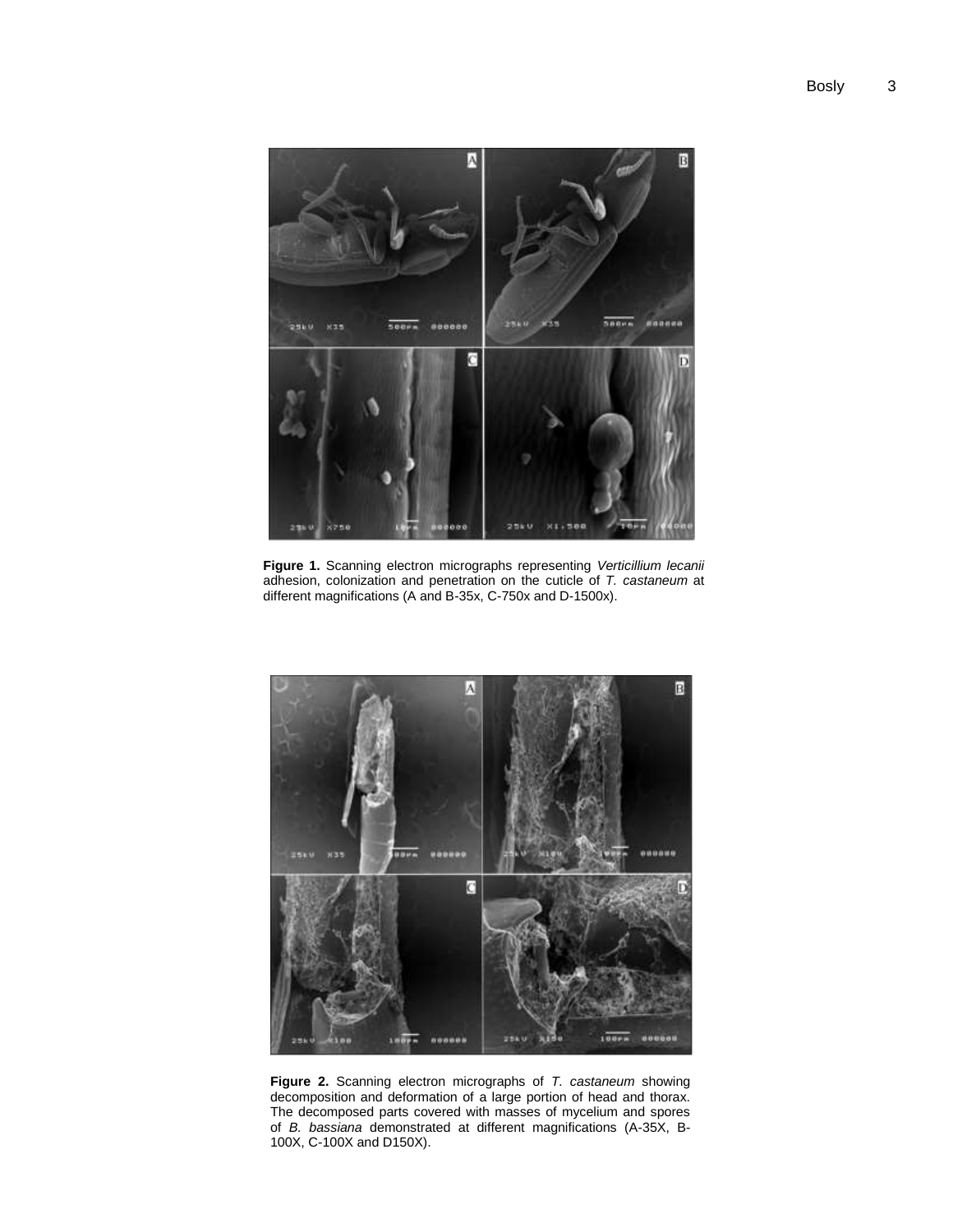through the external cuticle. Fungi spread throughout the insect obtaining nutrients, leading to the death of the host by physiological starvation 3 to 7 days after infection. Fungi species initially produce rounded protoplasts to avoid detection by insect hemocytes and fungi circulate within the insect hemolymph and produce toxin. Hyphomycete of fungi circulate within the insect hemolymph and the toxin production is carried out by blastospores. After the death of the insect host, the fungus appears from the dead host, and sporulation occurs on the outside of the cadaver (Samson et al., 2013). The main events in the initial stages of fungal infection begin with the attachment of conidia to the insect cuticle and expression of a variety of hydrolytic enzymes such as proteases, chitinases, and lipases, and other factors, promote germination and growth of the fungus across the surface of the host, and subsequent hyphae penetration of cuticular layers. This is because, during the lipolytic activity, free fatty acids are released, thus contributing to host adhesion. Lipids are primarily the first barriers in epicuticle acting against pathogenic microbes, thus reinforcing the importance of these enzymes in penetration and, hence, infection (Wakefield, 2006; Xiao et al., 2012; Zheng et al., 2012; Wakil et al., 2014; Gao et al., 2015). This is because the insect cuticle's outermost layer (epicuticle) is a hydrophobic barrier rich in lipids that is followed by the procuticle containing chitin and sclerotized protein, which is divided into the exo-, meso-, and endo-cuticular layers. The procuticle, followed by the epidermis, surrounds the internal structures of the insect. Hence, the climatic suitability from temperature and moisture, as previously mentioned, is required for the fungal growth as the fungus generates heat and moisture as it grows (Fandohan et al., 2003). The authors of the previous study (Bosly and El-Banna, 2015) isolated nine fungal species belonging to eight fungal genera from the surface of dead bodies of *T. castaneum* separated from stored wheat flour collected from Jazan markets. The results indicated that *B. bassiana* and *V. lecanii* were the most dominant fungi among those isolated from *T. castaneum* cadavers followed by *Sporothrix* spp*.*, *Hirsutella versicolor*, *Granulomanus* sp., Modern *Rhizoctonia solani* and *Moelleriella sp*., *Aspergillus fumigatus* and A. *flavus*. That showed decomposition, deformation and superficial fungal growth. *Beauveria bassiana* was recorded to be the most dominant fungi among those isolated from the dead red flour beetles of wheat flour samples collected from Jazan (18 out of 62, that is, 28.1%) (Bosly and El-Banna, 2015). Figure 2 showed decomposition and deformation of a large portion of the head and thorax of the insect, and these parts were covered with masses of mycelium and spores of *B. bassiana*. Figure 3 showed severe infection of the insect's broken leg covered with heavy masses of the branched fungi forming a net covering the infected spacemen. *B. bassiana* is a popular

registered mycoinsecticide that has a target list of 700 host insect species. It is ubiquitous in distribution and is pathogenic to a wide spectrum of arthropods. Its host range spans most orders of class Insecta (Schapovaloff et al., 2014). The present study is in line with a previous study (Hussein et al., 2013) as the treatment with *B.*  bassiana isolation (second concentrations 35x10<sup>9</sup>) spore/ml) developed higher rates of loss in adults of *T. castaneum* insect by 41.5%. A previous study (Wraight and Ramos, 2002) found that *B. bassiana* affected a wide variety of insect groups (beetles, caterpillars, trips, aphids, etc.). Another study recorded the highest concentrations (1×10<sup>8</sup> conidia/ml) of *B. bassiana* suspension in laboratory conditions causing 100% mortality after 9 days (Zamani et al., 2013). *Beauveria bassiana* was ranked at the top of entomopathogenic fungi widely distributed in the *T. Castaneum* cadavers and the highest recorded percentage mortality at 7-days post inoculation of the recovered *B. bassiana* isolates from insect cadavers quantified against larvae of *T. castaneum* (Wakil et al., 2014). *B. bassiana* is produced as a commercial product causing high mortality of adults *T. castaneum* (Khashaveh et al., 2010).

Scanning electron micrographs represented in Figures 4 and 5 shows *T. castaneum* infection with *V. lecanii* in the form of adhesion and colonization on the legs with remarkable haloes around the spores and cleavage of the cuticle as well as hyphae penetration of the inner lining of the insect's mouth and complex eye. In Figure 6, *V. lecanii* colonization in the abdomen and the insect's body appear as a mass of mycelium with a few spores with cleavage of the cuticle and the presence of the fungal growth inside the body. The strain of *V. lecanii* was screened in a study (Hasan et al., 2013) and proved to be an efficient producer of protein and polysaccharide degrading enzymes (amylase, protease, and lipase). It was found to be an outstanding source of enzyme secretion and can be rationally utilized towards the production of improved mycopesticides. Humidity and temperature are the most important climatic factors that influence the growth of *V. lecanii* (Schuler, 1991). The fungus was first observed in Ceylon (Sri Lanka) in 1861 on diseased *Lecanium coffeae*. It was subsequently found by Zimmermann on *Lecanium viride* on coffee plants in Java (Indonesia) and briefly described by him under the name *Cephalosporium lecanii* in a short paper in 1898 (Petch, 1925). The fungus *V. lecanii* infects invertebrate hosts through the external cuticle in three phases as entomopathogenic fungi - adhesion, germination of the fungal spores on the host cuticle, penetration of the insect integument by a germ tube, and development of the fungus inside the insect body, resulting in the death of the infected host. Under optimum humidity conditions, the dead host is covered by the fungal spores and hyphae, as shown in Figures 2 and 3 (ALAVO, 2015). Currently, formulations of *L. lecanii* are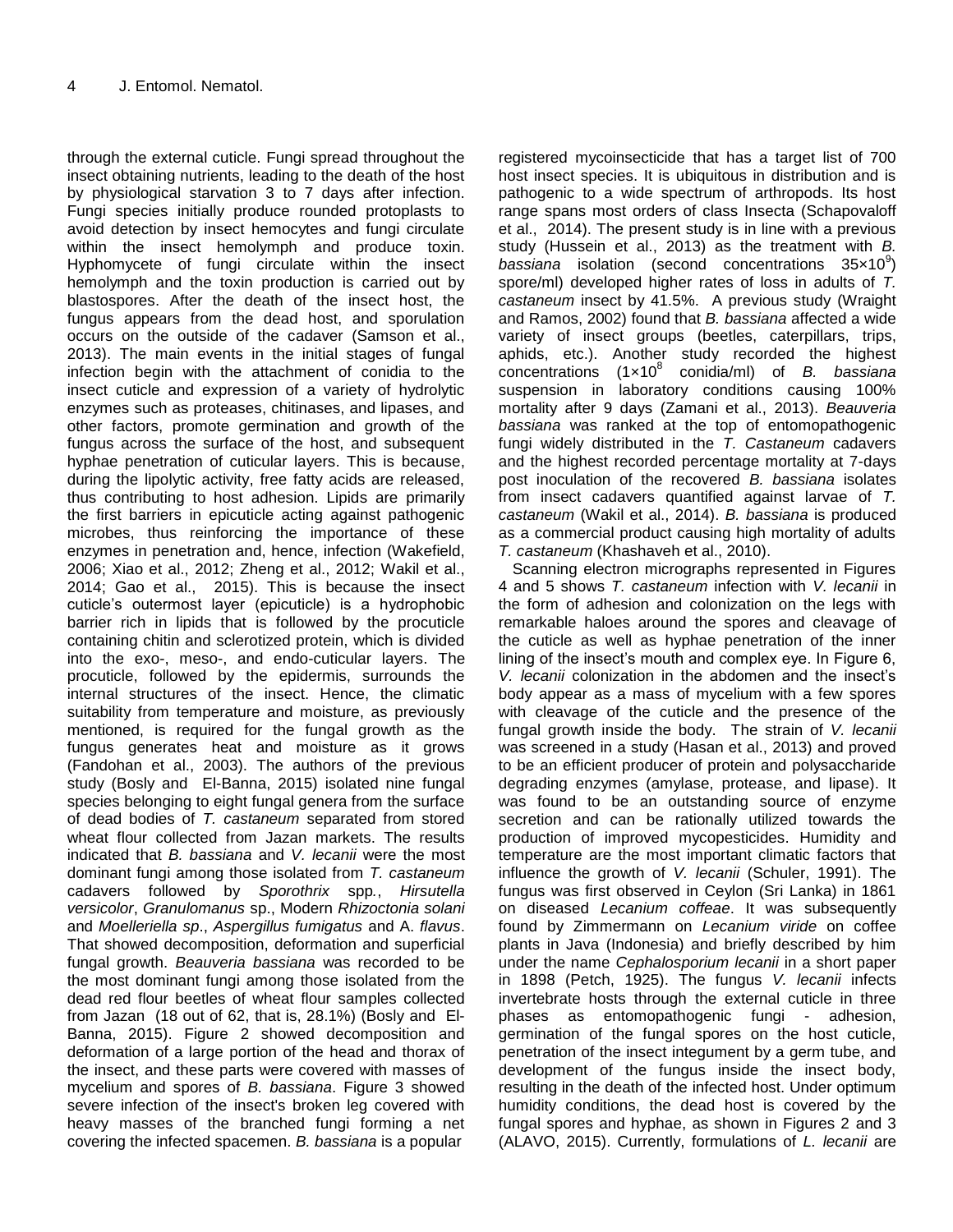

**Figure 3.** Scanning electron micrographs representing severe infection of broken legs of *T. castaneum* covered with a heavy mass of *B. bassiana* growth, forming a net covering the infected specimen at different magnifications (A-350, BandC-750, E-1500x).



**Figure 4.** Scanning electron micrographs representing *V. lecanii* fungal adhesion and colonization on the legs (fumer) of *T. castaneum* showing remarkable haloes around the spores and cleavage of the cuticle at different magnifications (A-35x, B-200x, C-350x and D-750x).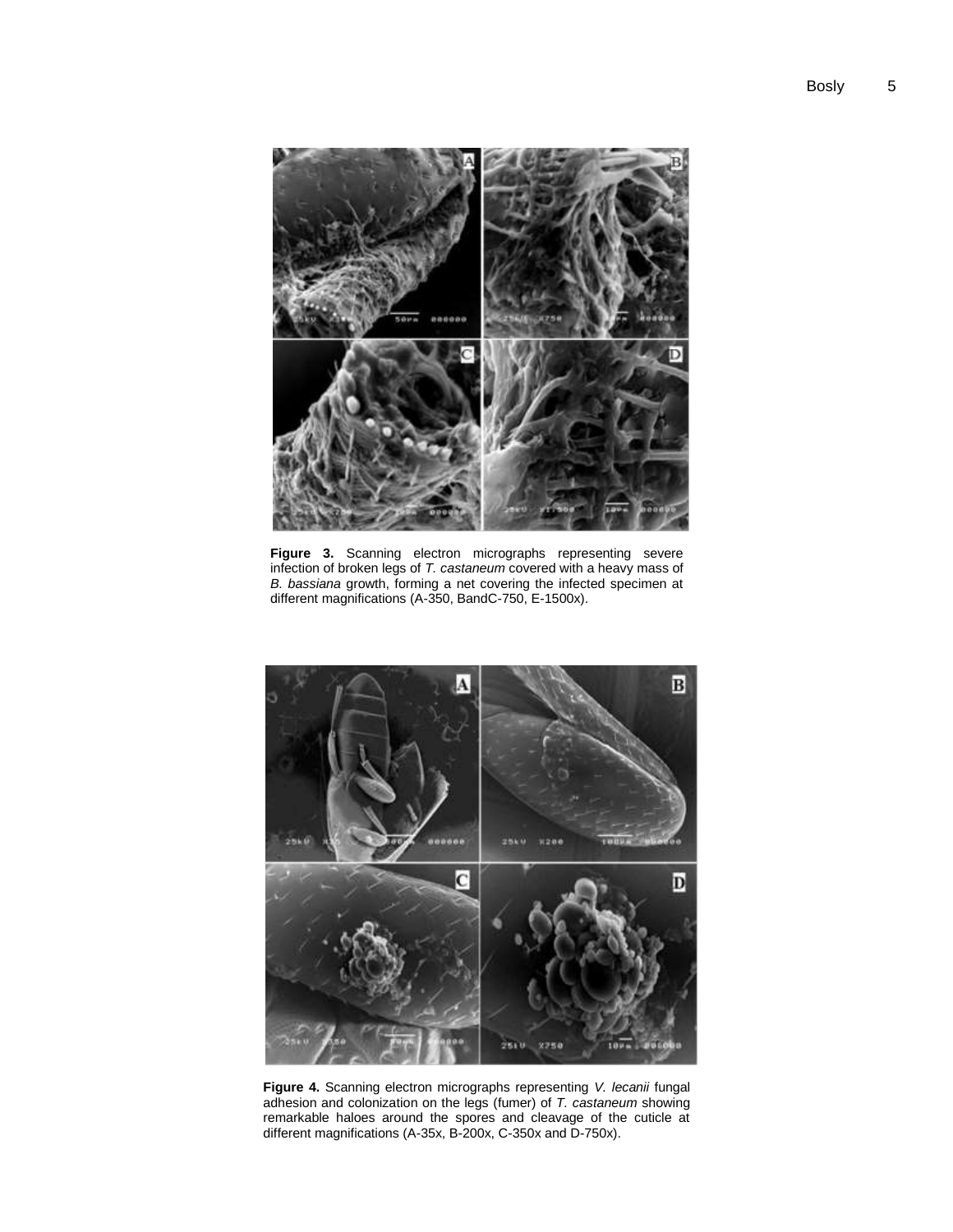

**Figure 5.** Scanning electron micrographs representing *V. lecanii* hyphae penetrating the inner lining of the mouth of *T. castaneum* and showing attached fungal spores in the insect's eye complex (A-35x, B-350x, Cand D-200x).



**Figure 6.** Scanning electron micrographs illustrating *V. lecanii* colonization in the abdomen and one side of the insect body appear as mass of mycelium with only a few spores (A-35x, B-100x, CandD-150x), and cleavage of the cuticle and the presence of the fungal growth inside the body (E-350x).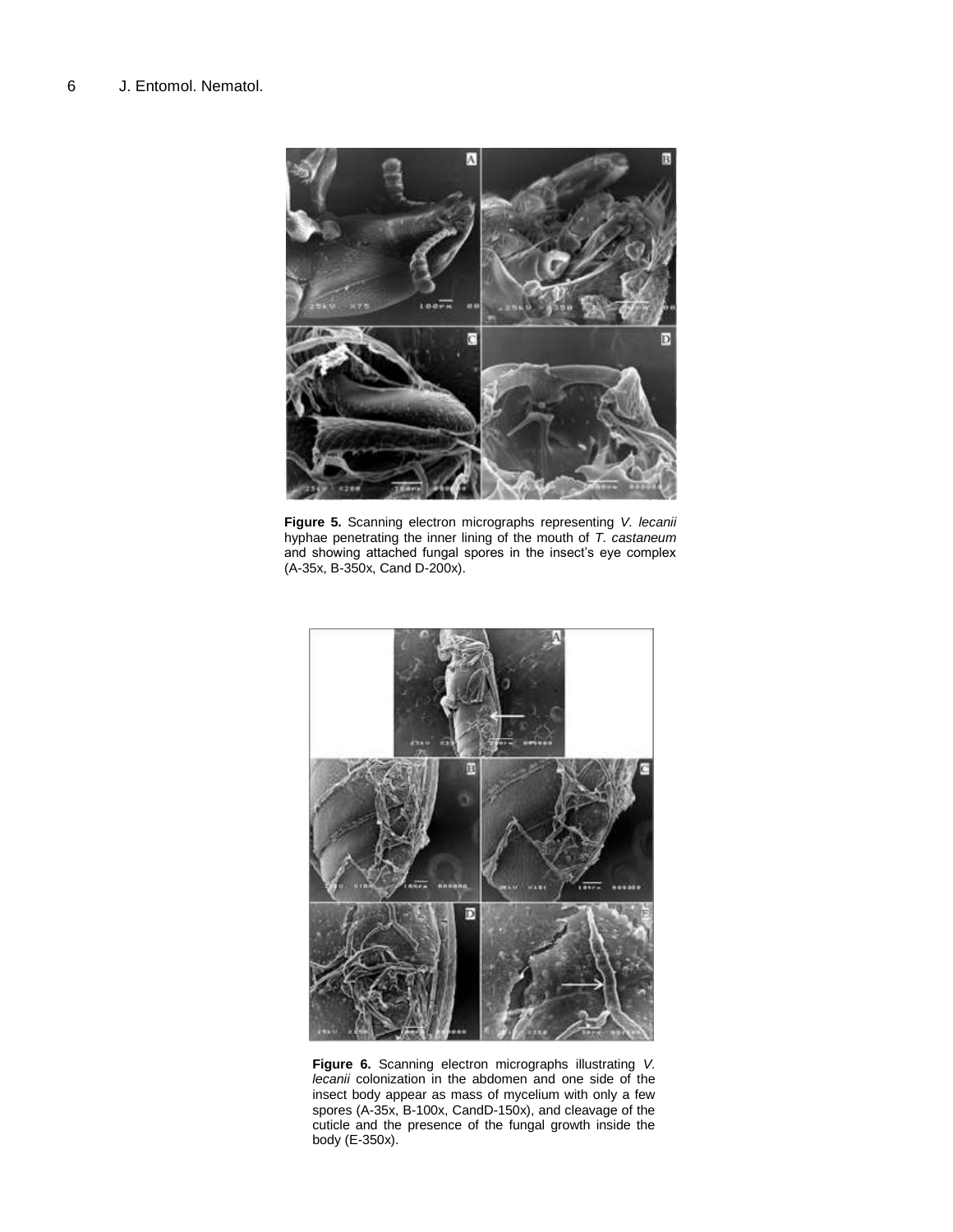commercialized under the name of Mycotal<sup>®</sup> Vertalec<sup>®</sup> by the Dutch-based company, Koppert BV (Deacon, 2006). The results from a previous study to control the rust red beetle (*T. castaneum*) confirmed that treatment with the commercial Mycotal from the fungus *L.*  muscarium in the concentration of 1x10<sup>7</sup> spore/ml showed higher rates of loss in adult insects by 38.5% (Hussein et al., 2013). The previously published work of the author isolated 17 isolates of *V. lecanii* out of a total of 62 (26.6%) and recorded as the second most dominant fungi among those isolated from red flour beetle of wheat flour samples collected from Jazan (Bosly and El-Banna, 2015).

#### **Conclusion**

Insects and fungi interact in various ways. The deformations, mycelium extortion and colonization, decomposition and erosion of the cuticle occurring in different parts of the insects' cadavers were recorded by scanning electron microscopy. The study showed the presence of *B. bassiana* and *V. lecanii* on *T. castaneum*, their susceptibility to fungal infections.

#### **CONFLICT OF INTERESTS**

The authors have not declared any conflict of interests.

#### **ACKNOWLEDGMENT**

The author would like to acknowledge the Faculty of Agriculture Cairo University Research Park (EM -Lab - FARP) for the identification of isolated fungi and the electron microscopy scanning.

#### **FUNDING**

This research received no specific grant from any funding agency in the public, commercial, or not-for-profit sectors.

#### **REFERENCES**

- Al-Defiery, Mahammed E J, Merjan AF (2015). Mycoflora of mold contamination in wheatflour and storage wheat flour. Environ. J. 1(2):18-25.
- AlAVO, Thiery BC. (2015). The Insect Pathogenic Fungus Verticillium lecanii (Zimm.) Viegas and its use for pests controL:A Review. J. Exp. Bio. 3:4.
- Ali A, Sarwar M, Khanzada S, Abro GH (2009). Reaction of certain wheat varieties to the action of red flour beetle, Tribolium castaneum (Herbst)(Coleoptera) under insectary conditions. Pak. J. Zool. 41(1):51-56.
- Almaši R , Poslončec D (2014). Reproduction of confused flour beetle Tribolium confusum Du Val (Coleoptera: Tenebrionidae) on

 common and spelt wheat and their products. *Pesticidi i fitomedicina, 29*(3):197-204.

- Bosly HA, El-Banna OM (2015). Isolation and identification of fungal growth on Tribolium castaneum in stored wheat flour. J. Entomol. Nematol. 7(2):11-17.
- Bosly H A, Kawanna M (2014). Fungi species and red flour beetle in stored wheat flour under Jazan region conditions. Toxicol. Industrial Health 30(4):304-310.
- Deacon J (2006). Environmental conditions for growth, and tolerance of extremes. Fungal Biology, 4th Edition, pp. 142-157.
- Fandohan P, Hell K, Marasas WFO, Wingfield MJ. (2003). Infection of maize by Fusarium species and contamination with fumonisin in Africa. Afr. J. Biotechnol. 2(12) 570-579
- Gao Y, Xie YP, Xiong Q, Liu WM, Xue JL. (2015). Ultrastructural Exploration on the Histopathological Change in Phenacoccus fraxinus Infected with Lecanicillium lecanii. PloS one, 10(1):e0117428.
- Güerri‐Agulló B, Gómez‐Vidal S, Asensio L, Barranco P, Lopez‐Llorca LV (2010). Infection of the red palm weevil (Rhynchophorus ferrugineus) by the entomopathogenic fungus Beauveria bassiana: a SEM study. Microsci. Res. Tech. 73(7):714-725.
- Hasan S, Ahmad A, Purwar A, Khan N, Kundan R, Gupta G (2013). Production of extracellular enzymes in the entomopathogenic fungus Verticillium lecanii. Bioinformation 9(5):238-242.
- Hussein AM, Kamass NA, Sultan A, Al-Saidy HA (2013). Using some entomopathogenic fungi to control the red rust beetle Tribolium castaneum (Hbst.)(Coleoptera: Tenebrionidae). Diyala Agric. Sci. J. 5(2):275-282.
- Khashaveh A, Gusta Y, Safaralizadeh MH, Ziaee M (2010). The use of entomopathogenic fungus, Beauveria bassiana (Bals.) Vuill. in assays with storage grain beetles. J. Agric. Sci. Technol.13:35-43.
- Lacey LA, Grzywacz D, Shapiro-Ilan DI, Frutos R, Brownbridge M, Goettel MS (2015). Insect pathogens as biological control agents: back to the future. J. Invertebrate Pathol. 132:1-41.
- Petch T (1925). Studies in entomogenous fungi: VII. Spicaria. Trans. Br. Mycol. Soc. 10(3):183-189.
- Rezazadeh A, Pirzeh L, Hosseini M, Razavieh SV. (2013). Evaluation of fungal contaminations and humidity percent of consumed flour in the bakeries of Tabriz city. J. Paramed. Sci. 4(4).
- Samson RA, Evans HC, Latgé JP (2013). Atlas of entomopathogenic fungi: Springer Sci. Bus. Media.
- Schapovaloff ME, Alves LFA, Fanti AL, Alzogaray RA, Lastra CCL (2014). Susceptibility of adults of the cerambycid beetle Hedypathes betulinus to the entomopathogenic fungi Beauveria bassiana, Metarhizium anisopliae, and Purpureocillium lilacinum. J. Insect Sci. 14(1):127.
- Schuler T (1991). Verticillium lecanii (Zimmermann) Viegas (Hyphomycetales: Moniliaceae): Geschichte, Systematik, Verbreitung. *Biologie und Anwendung im Pflanzenschutz, Mitteilungen aus der Biologischen Bundesanstalt für Land-und Forstwirtschaft Berlin-Dahlem,* 269 p.
- Shafique M, Ahmad M, Chaudry MA (2006). Feeding preference and development of Tribolium castaneum (Herbst.) in wheat products. Pak. J. Zool. 38(1):27.
- Toledo AV, de Remes Lenicov AM, López Lastra CC (2010). Histopathology caused by the entomopathogenic fungi, Beauveria bassianaand Metarhizium anisopliae, in the adult planthopper, Peregrinus maidis, a maize virus vector. J. Insect Sci. 10(1):35.
- Vega FE, Goettel MS, Blackwell M, Chandler D, Jackson MA, Keller S, Koike M, Maniania NK, Monzon A, Ownley BH, Pell JK (2009). Fungal entomopathogens: new insights on their ecology. Fungal Ecol. 2(4):149-159.
- Wakefield ME (2006). Factors affecting storage insect susceptibility to the entomopathogenic fungus Beauveria bassiana. Paper presented at the 9th International Working Conference on Product Protection.
- Wakil W, Javed A, Anwar S (2003). Comparison of nutritional losses of insect infested wheat in laboratory and public storages. Pak. J. Arid Agric. 6:1-6
- Wakil W, Ghazanfar MU, Yasin M (2014). Naturally occurring entomopathogenic fungi infecting stored grain insect species in Punjab,Pakistan. J. Insect Sci. 14(1):182.